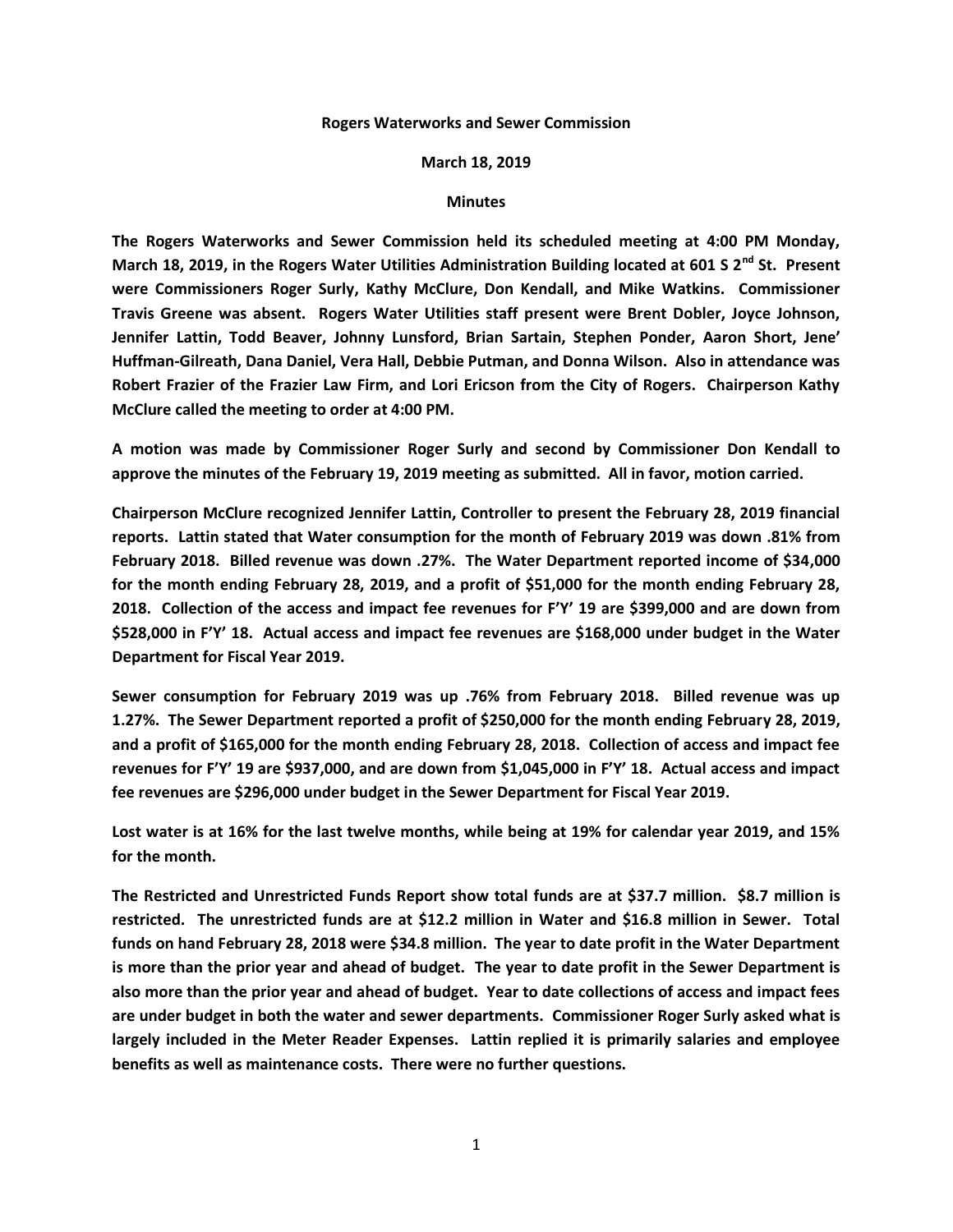**Chairperson McClure recognized Brian Sartain, Utility Engineer for the presentation of the February engineering report. Sartain said it was another steady month in plan review with new project submittals including expansion of Westside Elementary School, Goddard School (a preschool in Southern Hills Business Park), a group Cheviot Properties water/sewer extensions, Culver's Restaurant, and Mill Creek Manor Retirement Facility. Commissioner Roger Surly asked if Savanah Estates were able to get their issues resolved. Sartain replied yes. Sartain reviewed and commented on the heavy growth locations indicating more development coming in the Pinnacle Hills Pkwy and Pauline Whitaker Pkwy areas. He said the Crafton Tull downstream sewer study reports the current (8) eight inch sewer line through Champion Estates will be nearing 80% capacity. This indicates a need for upsizing the sewer line. Sartain stated that RWU will be researching different options available with possible trenchless alternatives and plan to include a provision for this work in the next fiscal year budget. Continuing, Sartain said the 10th and Rozell Water and Sewer Project is complete and will be closing this month. The RPCF Solids Handling Project is progressing with most of the masonry work being completed. The contractor should be starting on the excavation for the silo foundation soon. Sartain said that the primary electrical loop at the RPCF has been identified as having an open circuit. According to drawings, there should be a closed circuit which would allow the remainder of the plant to continue operations, if one section is out of power. The electrical contractor is researching to find the issue.**

**Sartain reviewed a graph of the engineering departments past (6) six month analysis of time allocation from September 2018 thru February 2019. He noted several different plan review fee structures from other entities. Commissioner Roger Surly asked if the Commission were to implement charges for plan review fees, is it required to have City Council approval. Attorney Robert Frazier replied no those would be considered fees and these decisions can be made internally with the Commission's approval. After discussion, no action was taken. There were no further questions.**

**Chairperson McClure recognized Todd Beaver, RPCF Manager to present the February reports. The Discharge Monitoring Report had good results, with no permit violations. The Pretreatment Annual Report was completed and proved compliant with ADEQ. Beaver said the Industrial Pretreatment and FOG programs were making mutual site visits and cross training is going well. Commissioner Roger Surly questioned the various surcharges listed (those are based on the previous month's sampling data). Beaver explained the process of how the permit baseline is established from an EPA design. Commissioner Roger Surly asked if these fees are proportionate. Beaver said no he thought they were last calculated near 1998. Commissioner Surly suggested these fees should be reevaluated. Beaver said this data was provided to HDR and included in the rate study. Also, part of this consideration is defensible and can actually be beneficial. You can have a surcharge without a violation but not incur a violation without resulting in a surcharge. Commissioner Surly questioned if there are increased costs to RWU in chemicals needed for the additional treatment. Beaver stated the only additional costs would be for electricity to the aerators and pumping (RPCF does not use chemicals due to a biological process). Beaver concurred that the current surcharges most likely do not vindicate the actual expenses and agree that these should be addressed. There were near 20 FSE inspections completed in February that does not include follow up inspections. Beaver shared more**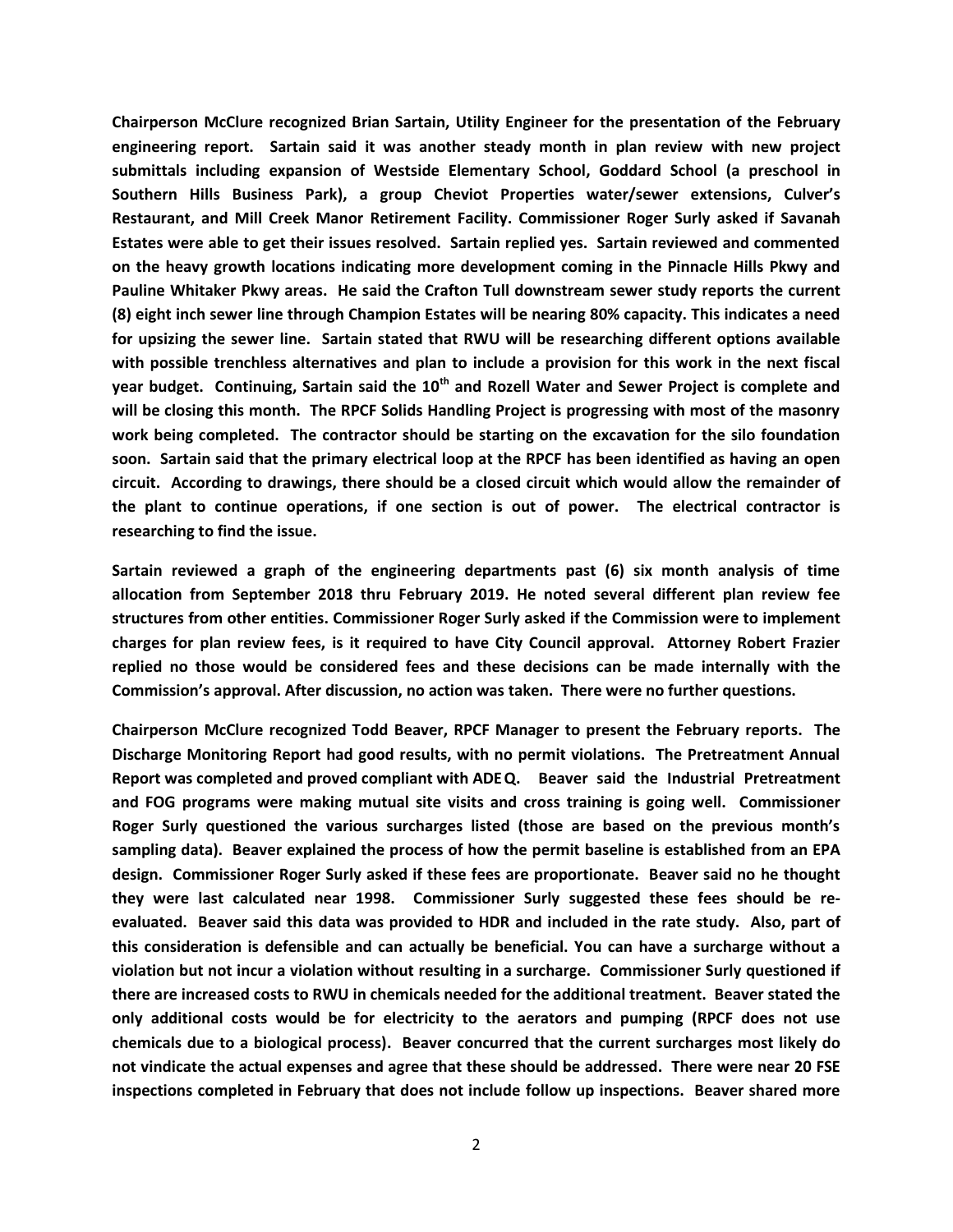**details of the Phase 1 Solids Project that required relocation of one leg of the HV power loop. This 1320 volts three phase situation was a dangerous work environment. This means that if we lose a single transformer it could shutdown a significant portion of the plant as opposed to being able to continue operations until the transformer could be replaced. The electrical contractor is investigating what is actually in place as the documentation on file was not accurate. We expect a full report on the findings later in the week. For the past few weeks we have been trying a packaged biology solution to our foaming and FOG Program in our fermentation zone. We are seeing changes but have mixed results and will continue to monitor. Train II has been drained for cleaning and our engineering department will assess the needs for repair. 251 MG was treated in February with 60.6 MG additional flow. These flows included 2.36" of rain over 9 events. The historical average rainfall for February is 2.61". There were no further questions.**

**Chairperson McClure recognized Johnny Lunsford, Construction and Maintenance Manager for presentation of the February Operation Reports. Lunsford stated we have (4) four employees that are now NASCCO certified. Our sewer field personnel is still training with the new camera software and has completed (5) five surveys. There was (1) one overflow reported. We are still experiencing problems with the boring contractors and that has caused a shortage of personnel available for normal daily operations. The line locates are still proven busy. The valve exercising and valve locates will increase, because our initial employee for that was out is now returned so we will start to see an upward trend. There were no questions.**

**Chairperson McClure recognized Brian Sartain to present Resolution No. 19-04 authorizing an agreement permitting temporary encroachment within utility easement with PH Land Lease II, LLC and Chick-Fil-A, Inc. This is for the location on Pauline Whitaker Pkwy. Staff recommends approval of Resolution No. 19-04 and authorizes RWU staff to negotiate the final form of the agreement. Commissioner Don Kendall made a motion, second by Commissioner Roger Surly to approve Resolution No. 19-04 as submitted. All in favor, motion carried.** 

**Brian Sartain continued with the bid results of the Pleasant Grove Rd Phase III 3A and 3B Water/Sewer held on March 12, 2019. The total low bid was Nabholz Construction for \$13.8 million. The utility portion of the bid is \$2,389,400.25. This will be a reimbursement to the City of Rogers for the water and sewer portions. This bid includes \$125,000 in owner's allowances for utility work. Commissioner Roger Surly made a motion, second by Commissioner Mike Watkins to award the bid to Nabholz Construction and to reimburse the City of Rogers in the amount of \$2,389,400.25 as submitted. All in favor, motion carried.**

**Aaron Short, Design Engineer presented the bid results of the Sun Bridge Ln and Price Alley Rd Waterline opened March 6, 2019. This is for a waterline to some property that the City annexed in 2017. Staff recommends the low bid go to Seven Valleys Construction in the amount of \$360,855.00. Commissioner Roger Surly made a motion, second by Commissioner Don Kendall to award the low bid to Seven Valleys Construction in the amount of \$360,855.00 as submitted. All in favor, motion carried.**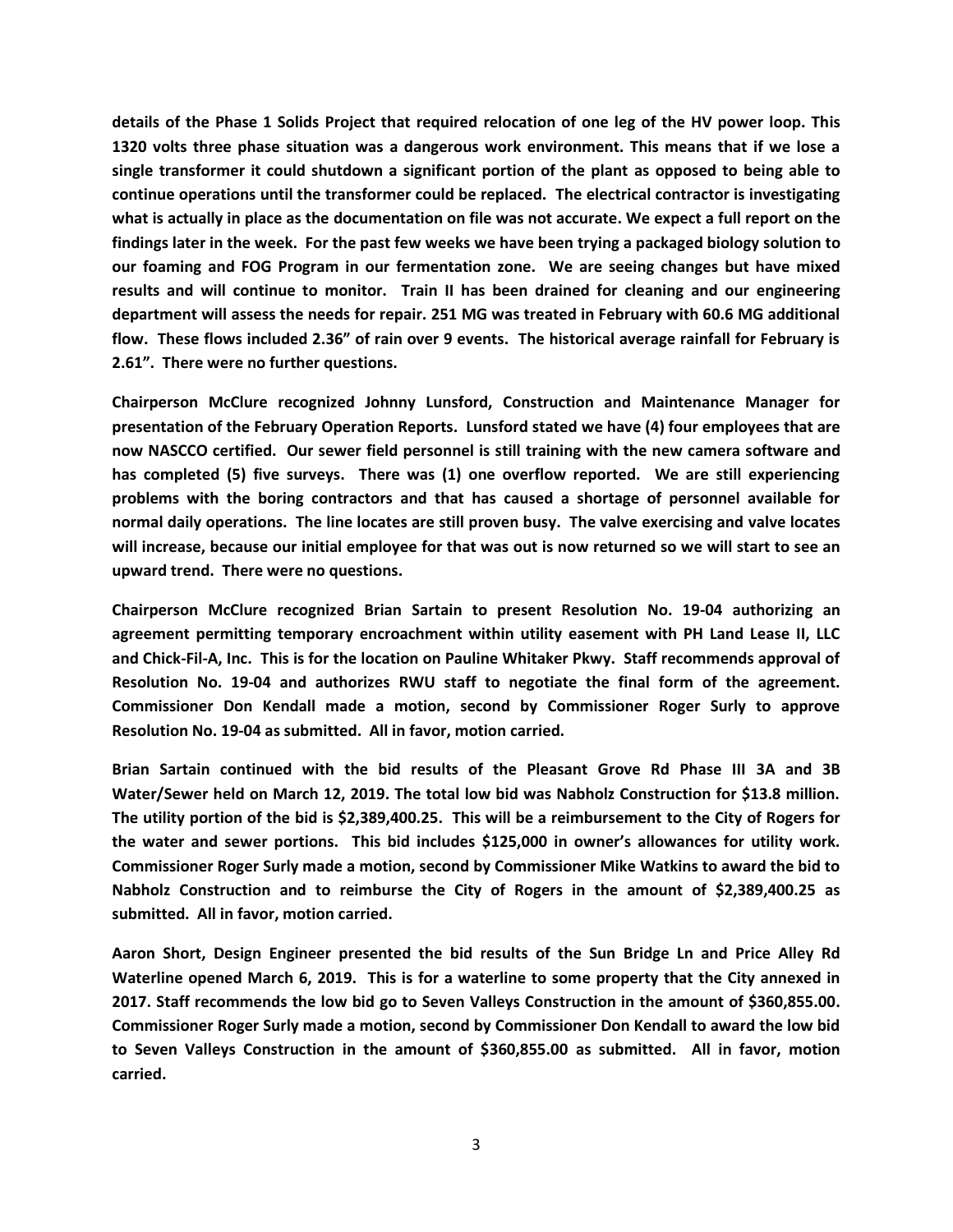**Todd Beaver presented the bid results of the RPCF PLC Replacement and Scada Update from March 13, 2019. Commissioner Mike Watkins made a motion, second by Commissioner Don Kendall to approve the low bid of \$211,000 to Instrument Services Corporation as submitted. All in favor, motion carried.**

**Brian Sartain brought some preliminary data to the Commission from RJN Group regarding the Blossom Way pipe inspection report. Reviewing some video showed CCTV moving down the pipe as the laser scan shows a horizontal versus vertical diameter which calculates the ovality of the pipe. There were (3) three recommendations: 1) take no action 2) line with cured in place pipe or 3) remove and replace a portion of the pipe. RJN has indicated this represents the worst case scenario of replacing pipe where the most significant defects are located. Sartain said we are seeing more cracking in the pipe that is happening earlier in the deflection process and the material will yield when you don't have that much ovality. He said the worst area shown on the laser scan was not indicative of an immediate collapse. However, it some areas its showing near 10% ovality. Anything below 7% we can typically shore up with cured in place pipe which cost less than half of a full replacement. The bad part of that is the pipe is failing early, however the good note is when looking at rehab, we haven't crossed the threshold when the pipe is too out-of-round to shore up with a liner. Commissioner Surly asked how long this pipe has been in place. Sartain said this has been in the ground since 2006 and lifespan of this pipe is approximately 80-100 years. He explained that the problem was this fiberglass pipe was not installed to the pipe manufacturer's recommendations with soil types and also groundwater conditions. We will look into all options available and continue to monitor. Sartain expects to have a formal update at the next meeting. There were no further questions.**

**Chairperson McClure recognized Brent Dobler, Utility Superintendent to discuss management of service requests outside the City of Rogers and RWU Service Boundary. Dobler said RWU primarily provides water and sewer services within the City limits of the City of Rogers. There is no general obligation to serve areas outside the corporate limits of the City of Rogers. Management does not favor extending RWU sewer service into areas outside RWU's water service area and will usually recommend to the Commission that service not be extended into such areas. RWU management has to make recommendations that are in the best interest of RWU and the City of Rogers and retains discretion to recommend extension of water and sewer services in cases in which extending service will be advantageous to RWU and the City of Rogers and its citizens.**

**Continuing Dobler presented Resolution No. 19-05 recommending certain amendments to the Code of Ordinances of the City of Rogers, Arkansas for purposes of preventing damage to public and private property. Dobler explained that RWU has been experiencing frequent damage to utility owned water and sewer lines and that RWU's ratepayers had experienced the same on their private service lines due to contractors utilizing directional drilling techniques. RWU is negatively impacted since our resources must be re-directed to these repairs that should not have occurred in the first place. This Resolution requires that drilling contractors expose all public and private utilities that are in the approximate location of their bore. Commissioner Roger Surly made a motion, second by**